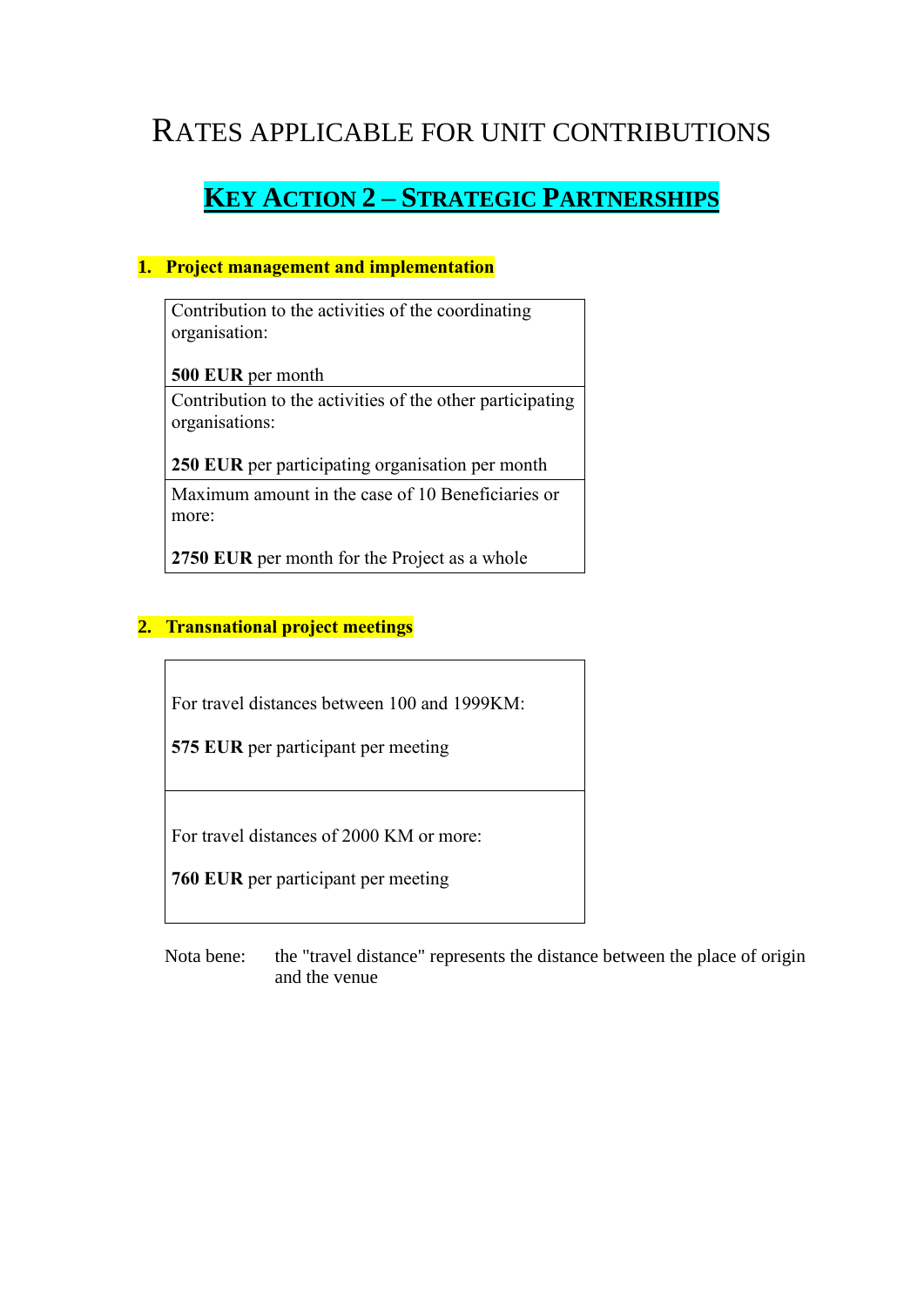# **3. Intellectual outputs**

| <b>Programme Countries</b>                                                                                                                                            | Teacher/Trainer/<br>Researcher/<br>Manager<br><b>Youth worker</b> |     | <b>Technician</b> | <b>Administrative</b><br>staff |
|-----------------------------------------------------------------------------------------------------------------------------------------------------------------------|-------------------------------------------------------------------|-----|-------------------|--------------------------------|
|                                                                                                                                                                       | <b>Amount per day in EUR</b>                                      |     |                   |                                |
| Denmark, Ireland, Luxembourg,<br>Netherlands, Austria,<br>Sweden,<br>Liechtenstein, Norway                                                                            | 294                                                               | 241 | 190               | 157                            |
| Belgium, Germany, France, Italy,<br>Finland, United Kingdom, Iceland                                                                                                  | 280                                                               | 214 | 162               | 131                            |
| Czech Republic, Greece, Spain,<br>Cyprus, Malta, Portugal, Slovenia                                                                                                   | 164                                                               | 137 | 102               | 78                             |
| Bulgaria, Estonia, Croatia, Latvia,<br>Lithuania,<br>Hungary,<br>Poland,<br><b>Slovakia</b><br>Romania,<br>former<br>Yugoslav Republic of Macedonia,<br><b>Turkey</b> | 88                                                                | 74  | 55                | 39                             |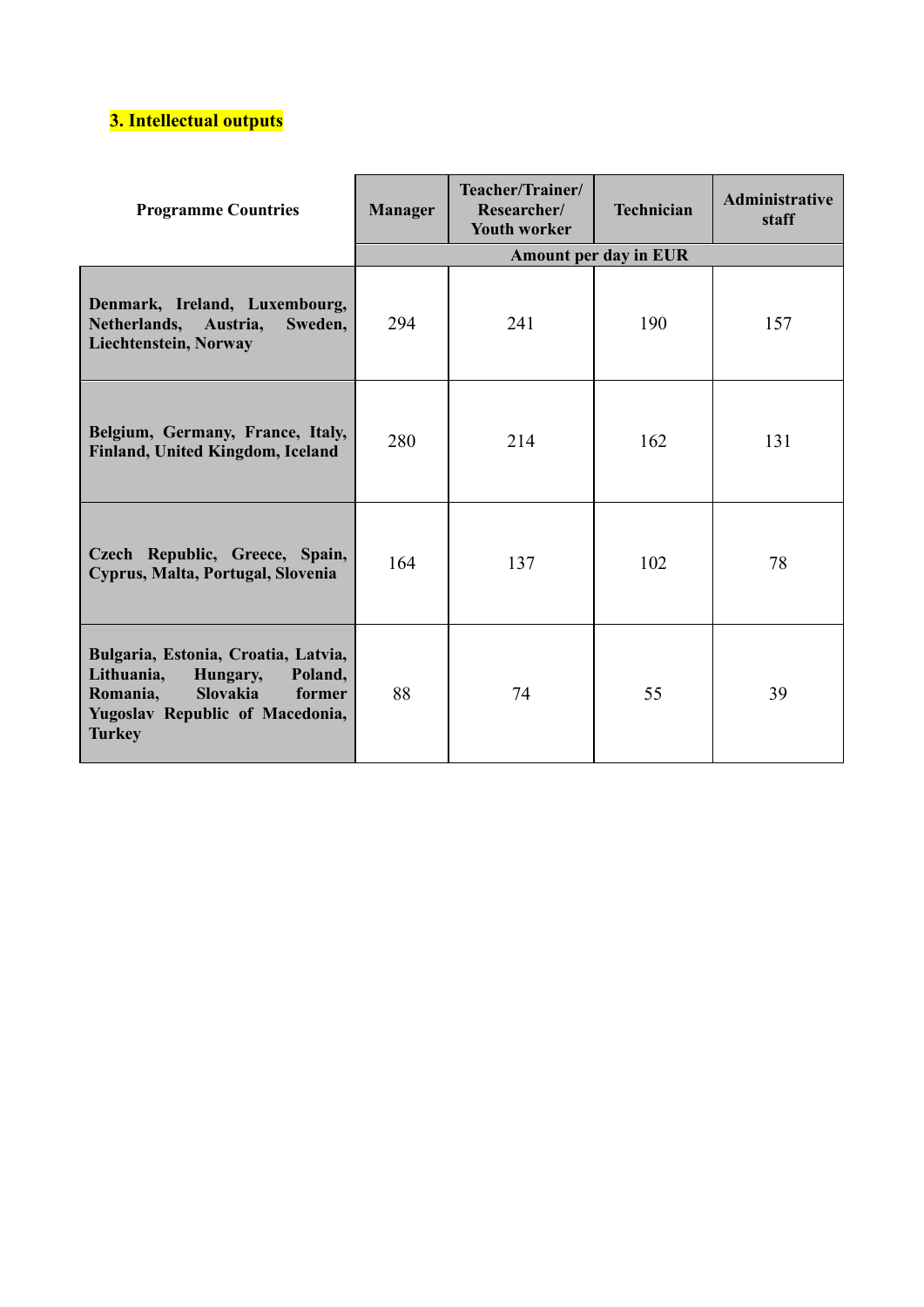| <b>Partner Countries</b>                                                                                                                                                                                                                                                                                                                                                                                                                                                                                                                                                                                                                                                                                                                                                                                                                                                                                                                                                                                                                                                                                                                                                                                                                                                                                                                                                                                                                                                                                                                                                                                                                                                                                                             | <b>Manager</b> | Teacher/Trainer/<br><b>Researcher/Yout</b><br>h worker | <b>Technician</b> | Administrative<br>staff |  |
|--------------------------------------------------------------------------------------------------------------------------------------------------------------------------------------------------------------------------------------------------------------------------------------------------------------------------------------------------------------------------------------------------------------------------------------------------------------------------------------------------------------------------------------------------------------------------------------------------------------------------------------------------------------------------------------------------------------------------------------------------------------------------------------------------------------------------------------------------------------------------------------------------------------------------------------------------------------------------------------------------------------------------------------------------------------------------------------------------------------------------------------------------------------------------------------------------------------------------------------------------------------------------------------------------------------------------------------------------------------------------------------------------------------------------------------------------------------------------------------------------------------------------------------------------------------------------------------------------------------------------------------------------------------------------------------------------------------------------------------|----------------|--------------------------------------------------------|-------------------|-------------------------|--|
|                                                                                                                                                                                                                                                                                                                                                                                                                                                                                                                                                                                                                                                                                                                                                                                                                                                                                                                                                                                                                                                                                                                                                                                                                                                                                                                                                                                                                                                                                                                                                                                                                                                                                                                                      |                | <b>Amount per day in EUR</b>                           |                   |                         |  |
| Australia, Canada, Kuwait, Macao, Monaco, Qatar, San<br>Marino, Switzerland, United States of America                                                                                                                                                                                                                                                                                                                                                                                                                                                                                                                                                                                                                                                                                                                                                                                                                                                                                                                                                                                                                                                                                                                                                                                                                                                                                                                                                                                                                                                                                                                                                                                                                                | 294            | 241                                                    | 190               | 157                     |  |
| Andorra, Brunei, Japan, New Zealand, Singapore,<br><b>United Arab Emirates, Vatican City State</b>                                                                                                                                                                                                                                                                                                                                                                                                                                                                                                                                                                                                                                                                                                                                                                                                                                                                                                                                                                                                                                                                                                                                                                                                                                                                                                                                                                                                                                                                                                                                                                                                                                   | 280            | 214                                                    | 162               | 131                     |  |
| Bahamas, Bahrain, Equatorial Guinea, Hong Kong,<br>Israel, Korea (Republic of), Oman, Saudi Arabia, Taiwan                                                                                                                                                                                                                                                                                                                                                                                                                                                                                                                                                                                                                                                                                                                                                                                                                                                                                                                                                                                                                                                                                                                                                                                                                                                                                                                                                                                                                                                                                                                                                                                                                           | 164            | 137                                                    | 102               | 78                      |  |
| Afghanistan, Albania, Algeria, Angola, Antigua and<br>Barbuda, Argentina, Armenia, Azerbaijan, Bangladesh,<br>Barbados, Chile, Belarus, Belize, Benin, Bhutan, Bolivia,<br>Bosnia and Herzegovina, Botswana, Brazil, Burkina<br>Faso, Burundi, Cambodia, Cameroon, Cape Verde,<br>Central African Republic, Chad, China, Colombia,<br>Comoros, Congo (Brazzaville), Congo (Kinshasa), Cook<br>Islands, Costa Rica, Cuba, Djibouti, Dominica,<br>Dominican Republic, East Timor, Ecuador, Egypt, El<br>Salvador, Eritrea, Ethiopia, Fiji, Gabon, Gambia,<br>Georgia, Ghana, Grenada, Guatemala, Guinea (Republic<br>of), Guinea-Bissau, Guyana, Haiti, Honduras, India,<br>Indonesia, Iran, Iraq, Republic of Côte d'Ivoire,<br>Jamaica, Jordan, Kazakhstan, Kenya, Kiribati, Korea<br>(DPR), Kosovo, Kyrgyzstan, Laos, Lebanon, Lesotho,<br>Madagascar,<br>Malawi,<br>Liberia,<br>Libya,<br>Malaysia,<br><b>Marshall</b><br>Islands,<br>Mauritania,<br><b>Maldives,</b><br>Mali,<br>Mauritius, Mexico, Micronesia, Moldova, Mongolia,<br>Montenegro,<br>Morocco,<br>Mozambique,<br>Myanmar,<br>Namibia, Nauru, Nepal, Nicaragua, Niger, Nigeria, Niue,<br>Pakistan, Palau, Palestine, Panama, Papua New Guinea,<br>Paraguay, Peru, Philippines, Russian Federation,<br>Rwanda, Samoa, Sao Tome and Principe, Senegal,<br>Serbia, Seychelles, Sierra Leone, Solomon Islands,<br>Somalia, South Africa, Sri Lanka, St. Lucia, St. Vincent<br>and the Grenadines, St. Kitts and Nevis, Sudan,<br>Suriname, Swaziland, Syria, Tajikistan, Tanzania,<br>Thailand, Togo, Tonga, Trinidad and Tobago, Tunisia,<br>Turkmenistan, Tuvalu, Uganda, Ukraine, Uruguay,<br>Uzbekistan, Vanuatu,<br>Venezuela, Vietnam, Yemen,<br>Zambia, Zimbabwe | 88             | 74                                                     | 55                | 39                      |  |

# **4. Multiplier events**

**100 EUR** per local participant

(i.e. participants from the country where the event is taking place)

**200 EUR** per international participant (i.e. participants from other countries)

Maximum **30 000 EUR** for the project as a whole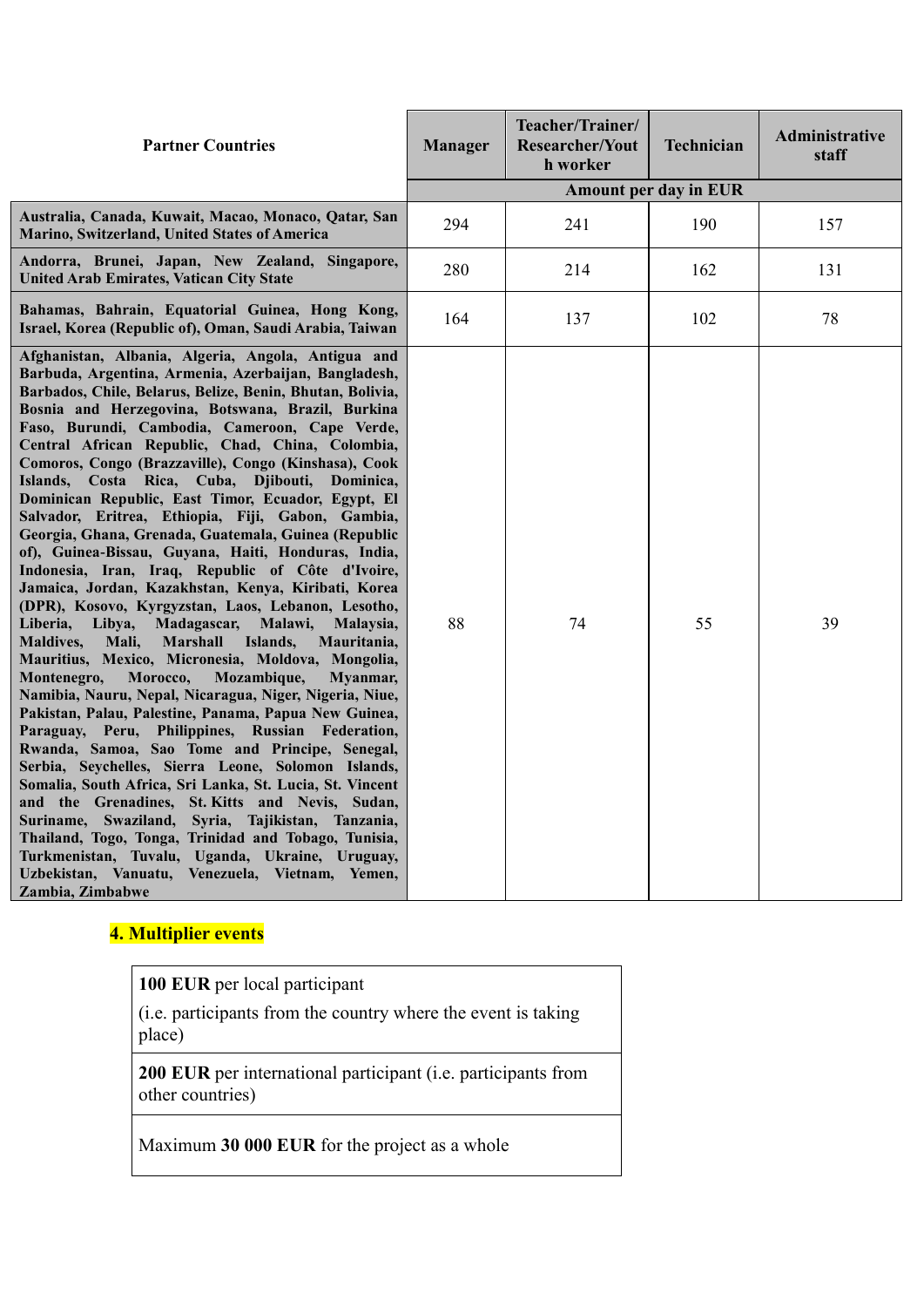## **5. Transnational learning, teaching and training activities**

#### **a) Travel**

#### **a.1 Contribution to the travel costs**

| <b>Travel distances</b>   | Amount                   |  |  |
|---------------------------|--------------------------|--|--|
| Between 10 and 99 KM:     | 20 EUR per participant   |  |  |
| Between 100 and 499 KM:   | 180 EUR per participant  |  |  |
| Between 500 and 1999 KM:  | 275 EUR per participant  |  |  |
| Between 2000 and 2999 KM: | 360 EUR per participant  |  |  |
| Between 3000 and 3999 KM: | 530 EUR per participant  |  |  |
| Between 4000 and 7999 KM: | 820 EUR per participant  |  |  |
| 8000 KM or more:          | 1300 EUR per participant |  |  |

Nota bene: the "travel distance" represents the distance between the place of origin and the venue, whereas the "amount" covers the contribution to the travel both to and from the venue.

## **a.2 Top-up for domestic expensive travel costs**

| Amount exceeding 225 EUR: | 180 EUR per participant and return trip |
|---------------------------|-----------------------------------------|
|---------------------------|-----------------------------------------|

#### **b) Individual support**

#### **Short-term activities**

| Short term joint staff<br>training events, teaching in | up to the $14th$ day of activity: 100 EUR per day per participant                     |
|--------------------------------------------------------|---------------------------------------------------------------------------------------|
| Intensive Study                                        | between the 15 <sup>th</sup> and 60 <sup>th</sup> day of activity: 70 EUR per day per |
| Programmes and                                         | participant                                                                           |
| accompanying persons                                   |                                                                                       |
| Short term activities for                              | up to the $14th$ day of activity: 55 EUR per day per participant                      |
| learners                                               |                                                                                       |
| (blended mobility, short)                              | between the 15 <sup>th</sup> and 60 <sup>th</sup> day of activity: 40 EUR per day per |
| term pupils' mobility,                                 | participant                                                                           |
| intensive programmes)                                  |                                                                                       |

#### **Long-term activities**

|                                 | up to the $14th$ day of activity: <b>B1.5</b> per day per participant                      |
|---------------------------------|--------------------------------------------------------------------------------------------|
| Long term teaching or           | $\pm$                                                                                      |
| training assignments            | between the 15 <sup>th</sup> and 60 <sup>th</sup> day of activity: <b>B1.6</b> per day per |
|                                 | participant                                                                                |
| Long term mobility of           | $\pm$                                                                                      |
| youth workers                   | between the 61 <sup>th</sup> day of activity and up to 12 months: <b>B1.7</b> per          |
|                                 | day per participant                                                                        |
| Long term mobility of<br>pupils | <b>B1.8</b> per month per participant                                                      |